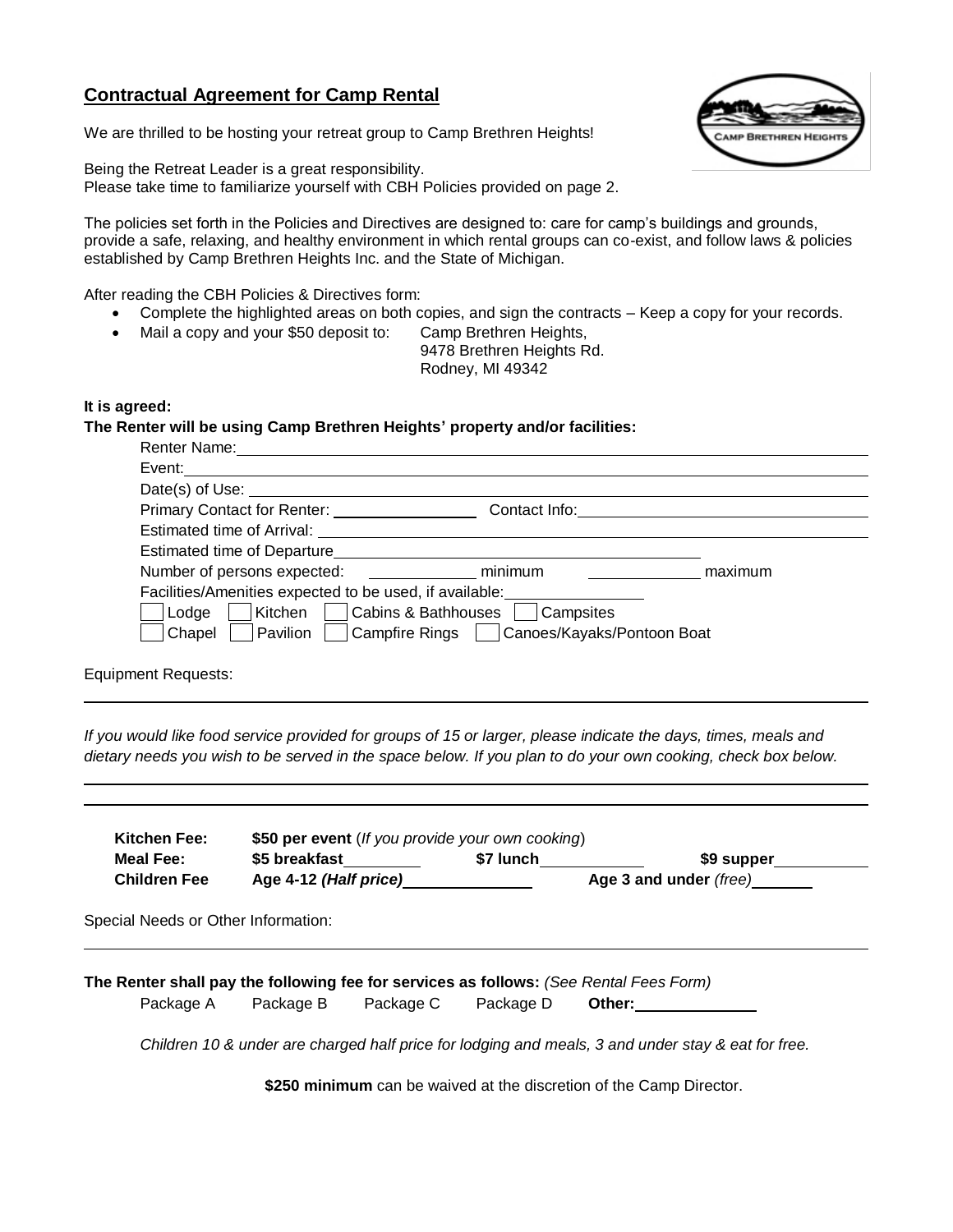## **Camp Brethren Heights Rental Policies**

*The Camp Brethren Heights Inc. Board has compiled the following guidelines for all groups using camp facilities.*

- 1. As the contact person, it is your responsibility to *share these directives with all the participants* so that we may enter into and understand contract in its fullest.
- 2. The Renter will *use only the building and facilities requested on your rental contract.* Damage to facilities or equipment will be paid by the renter.
- 3. Smoking is *prohibited* in all of Camp Brethren Heights buildings. *Items that are prohibited* on camp property include: Firearms, Pyrotechnics (fireworks), Alcoholic Beverages, Tobacco, and illegal drugs. *A fee of \$250.00 will be incurred if this directive is violated.*
- 4. In our effort to be energy efficient, please be mindful of turning off lights and keeping doors closed. We also recommend that you use our dinnerware and not use paper products as a way of keeping our carbon footprint small. If you choose to use paper products and do not take them with you, an *additional \$25* will be incurred for extra garbage removal.
- 5. Since we share this habitat with many forms of wildlife, please *stay on existing trails* and do not disturb the wildlife.
- 6. *Campfires may only be built in the areas provided*. Wood may only be harvested from the immediate area of the fire pit. We make sure that there are ample amounts of cut and seasoned firewood available during your stay.
- 7. If a group wishes to use the boats, canoes, or kayaks the camp office will provide a key and a set of instructions. All canoes, kayaks, paddles & life jackets must be returned to their proper place.
- 8. The following cleaning chores must be completed before departure of a group or a cleaning fee will be charged:
	- a. Stack dining room chairs
	- b. If furniture is moved, please return it to where it was found.
	- c. Vacuum all carpets
	- d. Wash and put away dishes
	- e. Put out fires and close fire damper in fireplace
	- f. Sweep and mop floors
	- g. Bag and put all trash inside back kitchen door
- 9. *A phone is provided for your use*. If it is a long distance call please dial 1 before the area code and number you wish to call.
- 10. The fire alarm is a local alarm to alert people in the building in case of a fire. If an alarm goes off, notify the camp director at 867-3618 even if there is not a fire. If there is a fire call the fire department at 911.
- 11. Fire safety: do not clean ashes from the fireplace. Keep a water filled bucket near outside fires. Never leave a fire unattended, especially at the pavilion. Be sure a fire is completely out before leaving it. Do not use candles or liquid fuel lanterns in the cabins.
- 12. Pets must be leashed or caged during entire visit. No pets are allowed in the lodge building (the exception of service pets).

**\*\*The renter will pay a** *\$50 non-refundable* **confirmation and damage/cleaning deposit, and will pay the balance of the fee upon receipt of the billing statement.\*\***